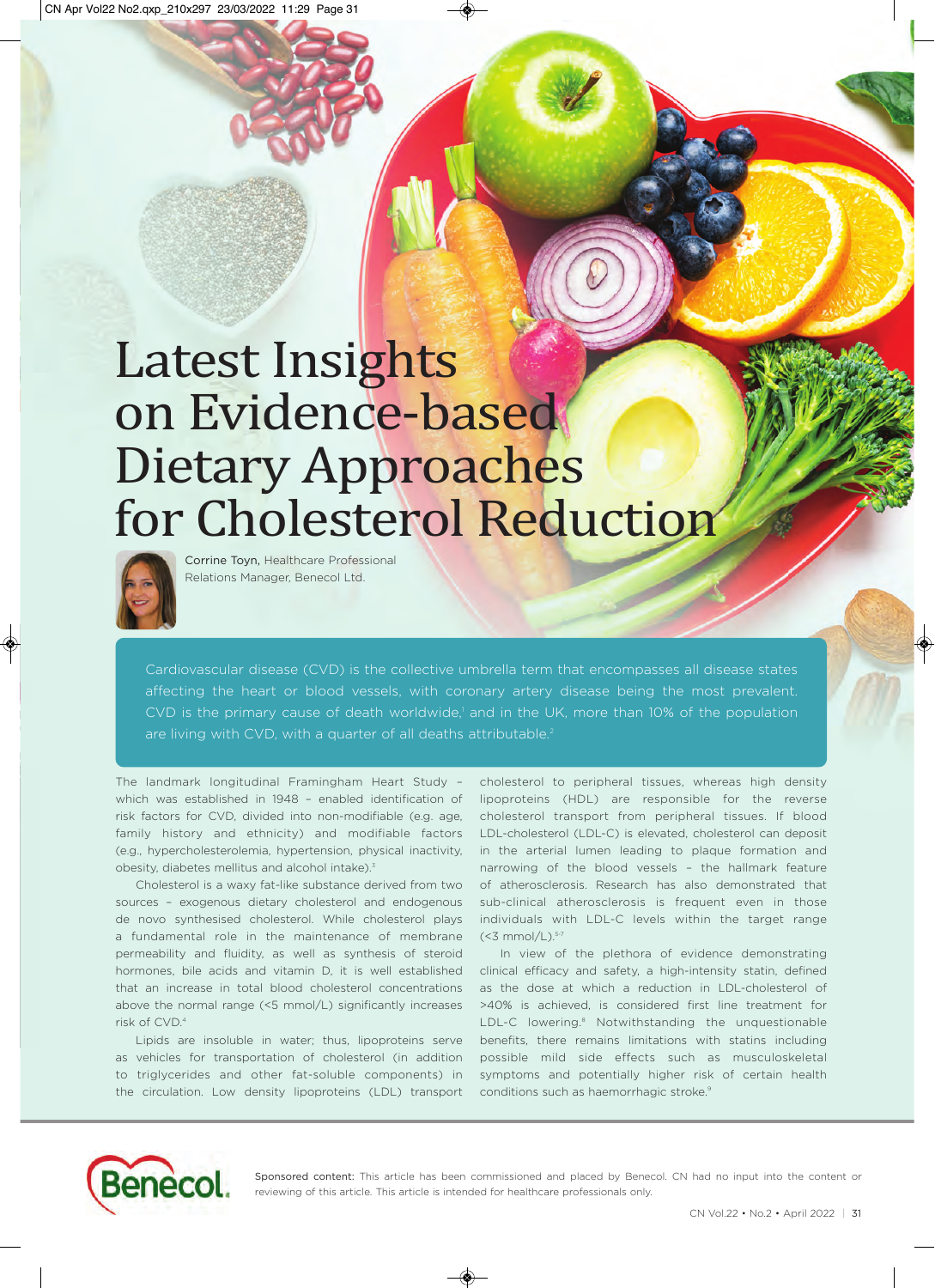"The emergence of different dietary approaches with a plant-based ethos are not only important for cardiovascular health but also planetary health"

A key influencing factor on blood wholegrains, vegetable oils, nuts, seeds, cholesterol levels is dietary saturated fruit, vegetables). These amounts from fat intake, thus potentially increasing food alone do not result in clinically risk of CVD.<sup>10</sup> This article will explore the meaningful outcomes on blood cholesterol latest insights on evidence-based dietary and subsequent CVD prevention and/or approaches for blood cholesterol reduction.

## Evidence based dietary approaches for CVD risk reduction

The emergence of different dietary approaches with a plant-based ethos are not only important for cardiovascular health but also planetary health.<sup>11-15</sup> In the Plant stanols are structurally similar UK, there has been a seismic shift in the number of people adopting meat-free or meat-reduced diets. Approximately a quarter of the population follow some form of plant-based eating; 1-2% vegan, 5-10% vegetarian, 15-20% flexitarian.<sup>16</sup> Some plant-based dietary approaches have similarities regarding what they recommend and have been associated with CVD prevention and/or reduced risk of CVD events (Table 1).

An important dietary component to consider in the context of cholesterol, a Emerging evidence suggests that plant risk factor of coronary heart disease, are stanols may have additional health benefits, plant stanols. Plant stanols are naturally occurring compounds found in small amounts in plant-based foods (e.g.,

reduced risk. Hence, there is emphasis on the importance of incorporating foods with added plant stanols (e.g., spreads, yogurts, yogurt drinks).

### Overview of plant stanols and reduction of LDL-cholesterol

to cholesterol. It has been suggested they decrease plasma cholesterol concentration by:

- 1. Reducing small intestinal absorption of cholesterol (plant stanols interfere with the solubilisation of cholesterol i.e., the incorporation of cholesterol into mixed micelles).
- 2. Upregulating hepatic expression of the LDL receptors.
- 3. Decreasing production of endogenous LDL-cholesterol.<sup>34, 35</sup>

that have to date been largely unnoticed, including interactions with the innate and adaptive immune system.<sup>36</sup>

| Table 1: Overview of Dietary Approaches for the Management of Risk Factors for Cardiovascular Health |  |  |  |  |
|------------------------------------------------------------------------------------------------------|--|--|--|--|
|------------------------------------------------------------------------------------------------------|--|--|--|--|

| Dietary approach                                                      | <b>Explanation</b>                                                                                                                                      | Research                                                                                                                                                                                                                                                                                                                                                                                                |
|-----------------------------------------------------------------------|---------------------------------------------------------------------------------------------------------------------------------------------------------|---------------------------------------------------------------------------------------------------------------------------------------------------------------------------------------------------------------------------------------------------------------------------------------------------------------------------------------------------------------------------------------------------------|
| DASH <sup>*</sup> Diet<br>*Dietary Approaches<br>to Stop Hypertension | Limits sodium to 2,300 mg/d<br>(1 tsp salt). Focuses on foods rich<br>in potassium/magnesium/calcium.<br>Limits red meat, sugars, and<br>saturated fat. | Improvements in cardiovascular risk factors. <sup>17</sup> Protective against<br>CVD, CHD, stroke, and heart failure risk. <sup>18</sup> Significant reductions<br>in total cholesterol and LDL-C. <sup>19</sup> Modest adherence associated<br>with lower risk of all-cause/cause-specific mortality. <sup>20</sup> Higher<br>adherence confers reduced risk of coronary artery disease. <sup>21</sup> |
| Mediterranean Diet                                                    | Varies by country/region. Inspired<br>by the eating habits of people who<br>live near the Mediterranean Sea<br>(e.g., Greece, Spain etc.).              | Protective effect on risk of CVD, including CHD and ischemic<br>stroke. <sup>22</sup> Beneficial role on CVD prevention <sup>23</sup> and associated<br>with lower risk of CVD incidence/mortality. <sup>24</sup> Improved survival<br>in people with history of CVD. <sup>25</sup>                                                                                                                     |
| Flexitarian Diet                                                      | The flexitarian dietary approach<br>is plant-based incorporating some<br>animal/fish protein.                                                           | Lower CVD-related risk factors (e.g., LDL-C). Observational<br>studies support their role in prevention of CVD. <sup>26, 27</sup><br>Associated with decreased total cholesterol, LDL-C, HDL-C. <sup>28</sup>                                                                                                                                                                                           |
| Nordic Diet                                                           | A modern style of eating based<br>around traditional Scandinavian<br>cuisines. Focus is on sustainable,<br>local, seasonal foods.                       | Improvements in blood pressure/some blood lipid markers. <sup>29</sup><br>Inverse association with risk of mortality. <sup>30</sup> Adherence to diet<br>and cardiometabolic risk factors are equivocal. <sup>31</sup>                                                                                                                                                                                  |
| Portfolio Diet                                                        | A dietary approach to specifically<br>lower cholesterol. Based on eating<br>a 'portfolio' of foods shown to help<br>lower cholesterol.                  | Significant improvements in LDL-C, cardiometabolic risk factors<br>and estimated 10-year CHD risk. <sup>32</sup> High adherence associated<br>with reduction in cardiovascular events. <sup>33</sup>                                                                                                                                                                                                    |